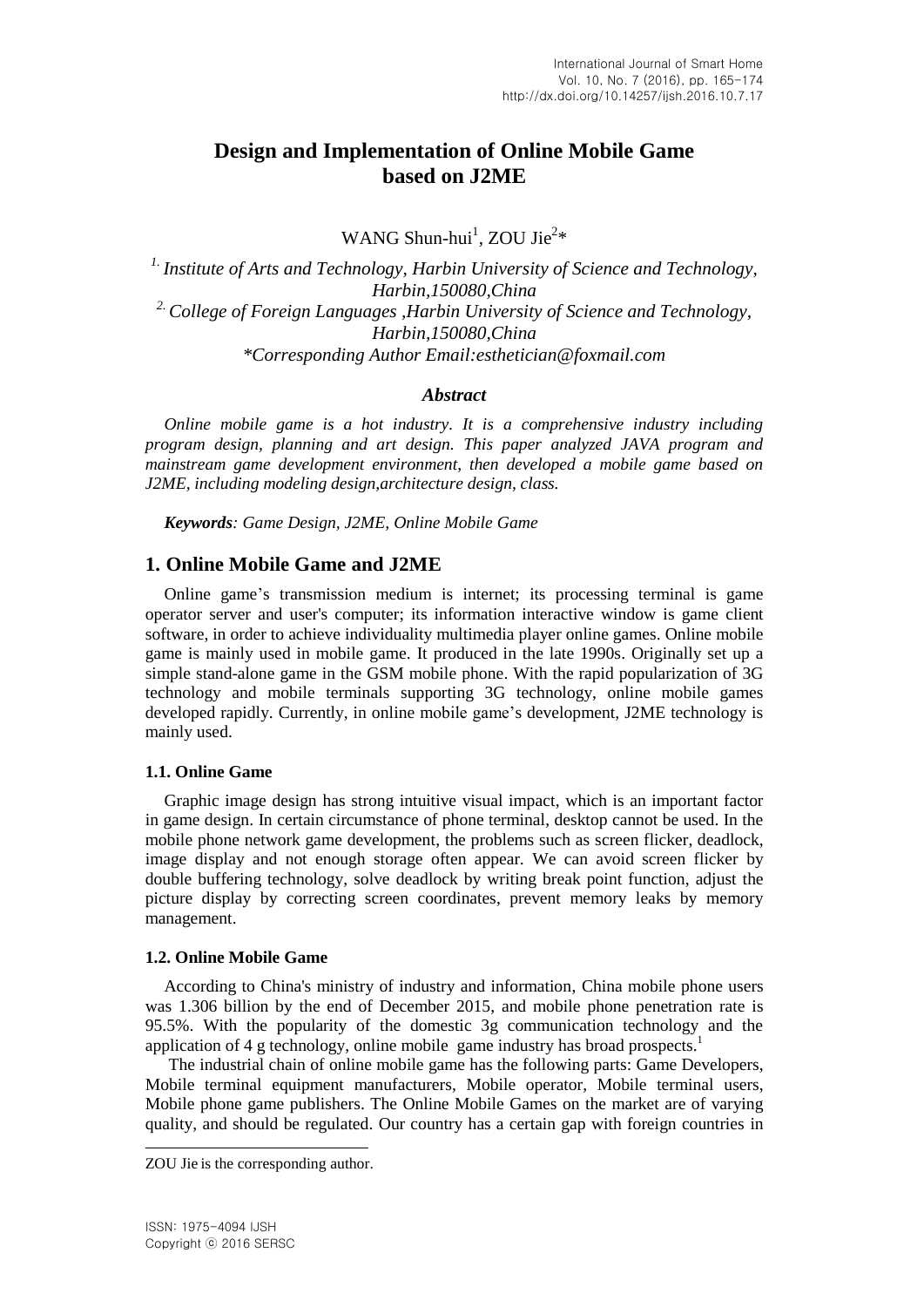product quality, cultural innovation, project phoenix and variety of scenarios. The following is foreign famous game developers: Digital Bridges of Scotland, Sci Entertainment of England, Gameloft of France, JAMDAT of America, Sony-Ericsson of Japan, ZIO of Korea .In addition to that the game industry in our country starts relatively late, standards of domestic telecommunication operators are relatively high. It is important reason why China's online mobile game is limited.

# **1.3. J2ME Technology**

The predecessor of Java is OAK, which developed to J2ME,J2SE,J2EE. As Java technology designed for systems custom version, Java2 Micro Edition (J2ME)[1],has become mainstream developing platform for mobile communication equipment. J2ME is widely used in consumer and embedded devices, has extensive value in electronic components of car, industrial automation, military astronautics, retail Merchandising, teledata, Information Automation and long-range control. Java can achieve function based on this platform. In theory, J2ME realizes' write one ,run anywhere' environment. In the development process of concrete, the same game program is hard to run in different handsets. Mobile Brand and diversity of the configuration need to design multiple versions.



**Figure 1. J2ME Generic Connection Framework**

# **2. Design and Implementation of Online Mobile Game Based on J2ME**

Online Mobile Game is made up of mobile client and end game information management. We adopt hierarchical development execution principles. Game information management in the data server at the same time manage different mobile game. Client implement view of MVC structure and control layer. Web Client is relative to the implementation of the view layer function. The other functions will be realized by the J2EE server.

# **2.1. System Framework Design**

Mobile Client Modules: Using mobile phone game client developed by J2ME, responsible for the game logic operation and man-machine interface, and sends the user operation information through the module to the server . [2]

User Management Module: Developed by J2EE'S STRUTS, responsible for the user's registered users information management information and view the games to realize the user entity and J2ME client form the MVC.

Game Management Module: Responsible for the initialization of data in the game, and the game information communication interaction. We Use the SOCKET interface and J2ME client communication to minimize the communication latency.

Database Module: As a game with hundreds of millions of potential customers, we use MYSQL as the database. In each aspect all can get good results, and has a certain capacity.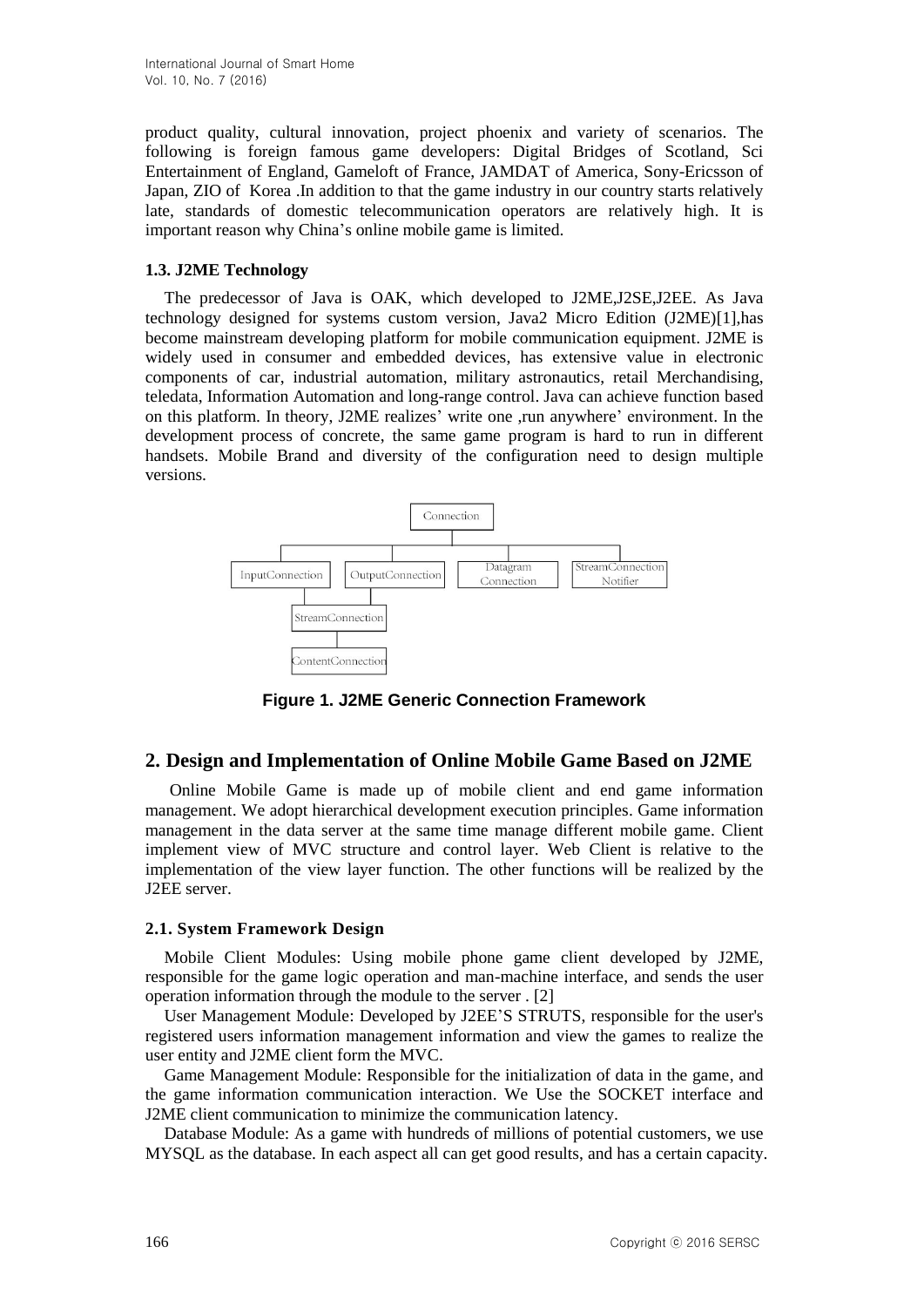# **2.2. Client Function Module Design**

**2.2.1. MVC Three Layer Development Framework:** MODEL is the core part of the application, including user instance and relevant logic flow; VIEW is used to connect the user interface and user interface tools; CONTROLLER handle user input data. The system task will be assigned to the MODEL service. The client support game view and the controller, Use communication interface and server for data communication.The client supports game view and the controller, and it communicates the data with communication interface.

 WEB uses STRUTES, which is the implementation of the MVC three layer framework. Mobile game client and WEB share the same model. When data changes, you just need to modify the common model, to ensure the consistency of the system and maintainability.

**2.2.2. Class:** Mobile Phone Client is made of 5 different classes and one interface,The specific function is described below:



**Figure 2. System Software Architecture of mPoker**

 1)The function of mPoker system class is to adjust the mobile game life cycle and state. There are three basic condition: startstatus, pasuedsatus, destoryedstatus. Running state is as shown.

 When the execution process, JAVA program's state virtual machine will calls different types constructor, set them as suspended state, running state of the relevant, canceled state.

2)PokerCanvans Class designs view, provides the basic game design interfaces to uses. It provides relevant command, relevant input time and game design's special interface. PokerCanvans has a buffer function, can put out view and image.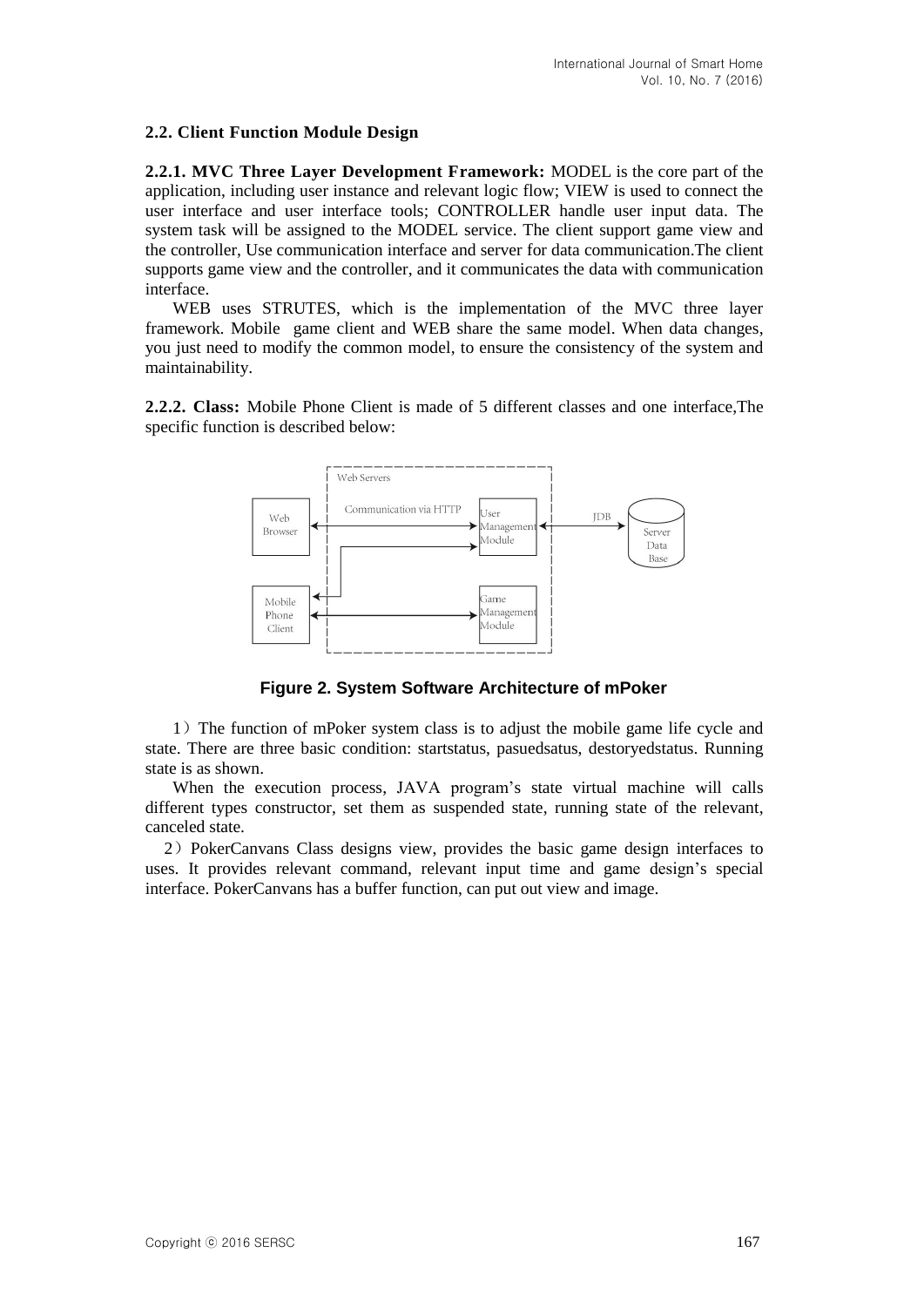

**Figure 3. The Diagram of Paint Method**

3) PokerCard receive information from the relevant communication class, and process it accordingly, encapsulate game user's data in detail. Data encapsulation encapsulate specific empirical data.



**Figure 4. The Flow Chart of Bubble**

4) Sendthread is CWinTHread, which is the smallest unit of level in operating system. Sendthread can produce CWinTHread, send start () message to different thread object, until The run ( ) function returns the result.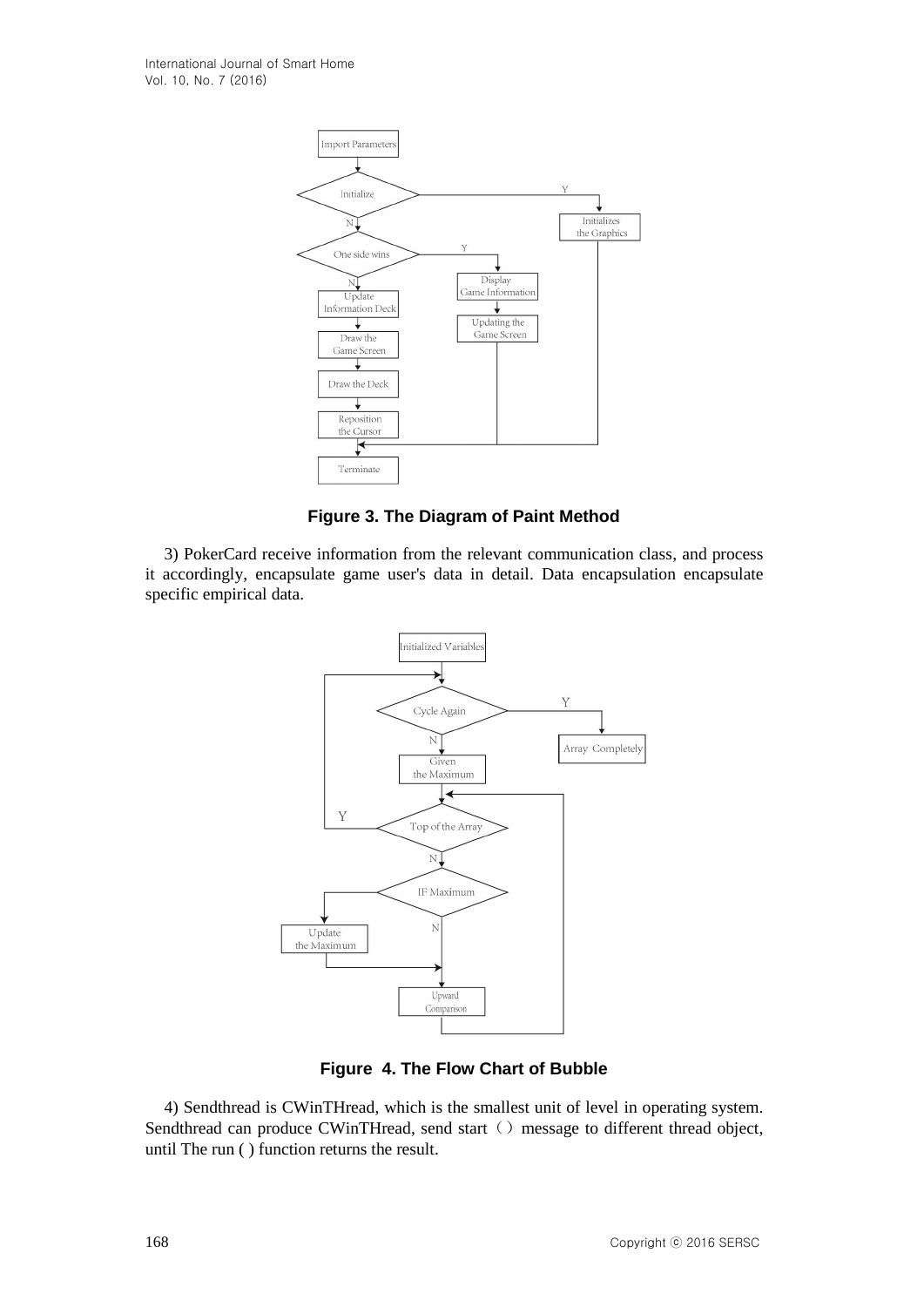

**Figure 5. The Function Flow of SendThread Run** 

5) Message Map system interface is essentially the interface. Interface includes functions or member variables, interfaces provide related functions. [3] We also can defines the interface function and member variables in an interface, for all the different common use Java interface. Message Map defines common standards between the game client and server perform.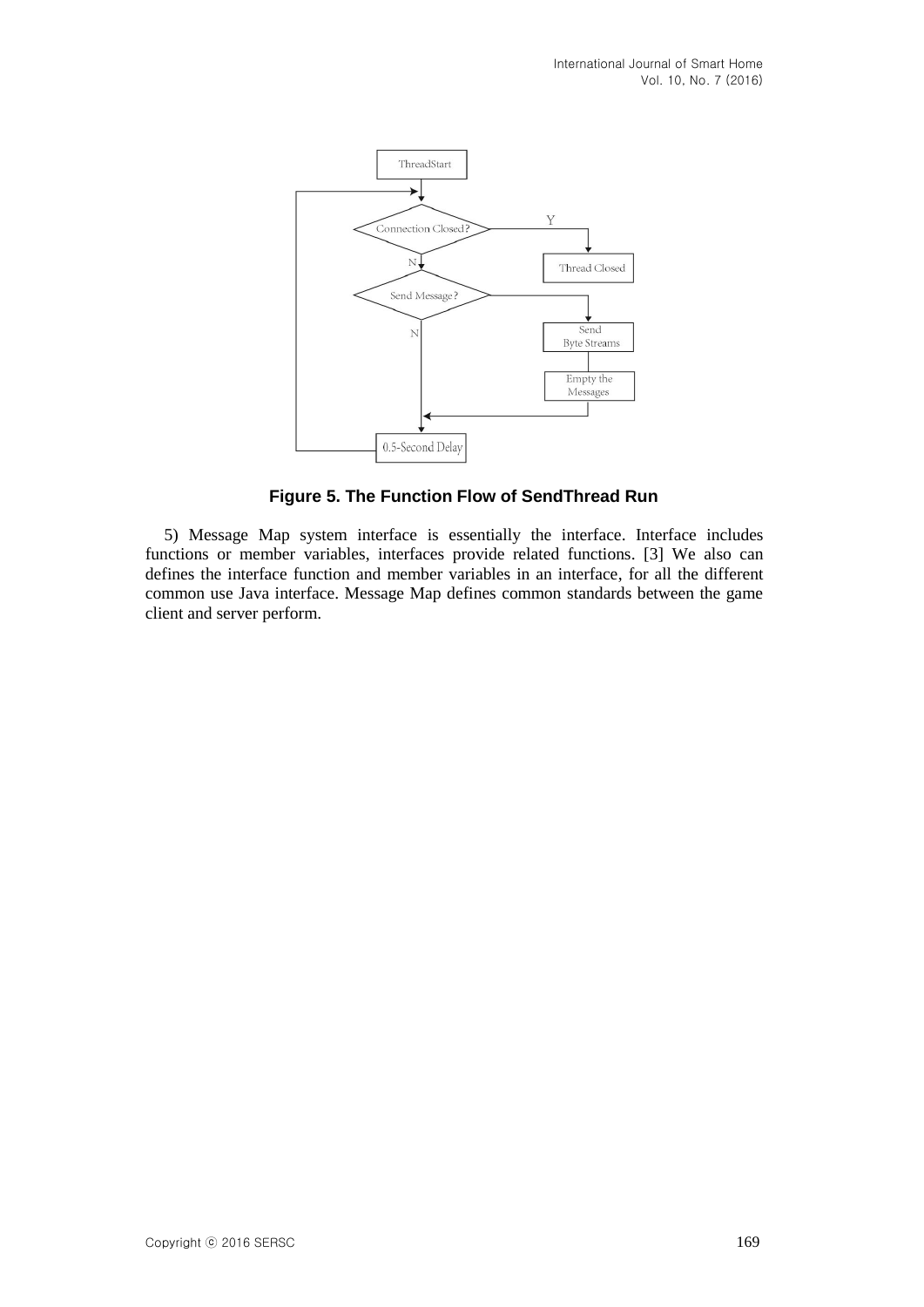

**Figure 6. The Function Flow of GetThread**

The client uses Socket network programming, maintain the communication with customers, enter the game immediately after entering the login page, set the help menu, game interface and game interface. The program code is as follows:

public int card Check(string card){

string pure card=" ";

for(int i=0;i<card.length();i+=2){

if(integer.parseint(card.substring(I,i+2))==47)

pureCard+=" 2";

else

pureCard+=cardRule.charAt(Integer.parseInt(car.substring(I,i+2)/4);

}

If(pureCard.length()==1)

#### Return1;

Else if (pureCard.length()==4){

Int I;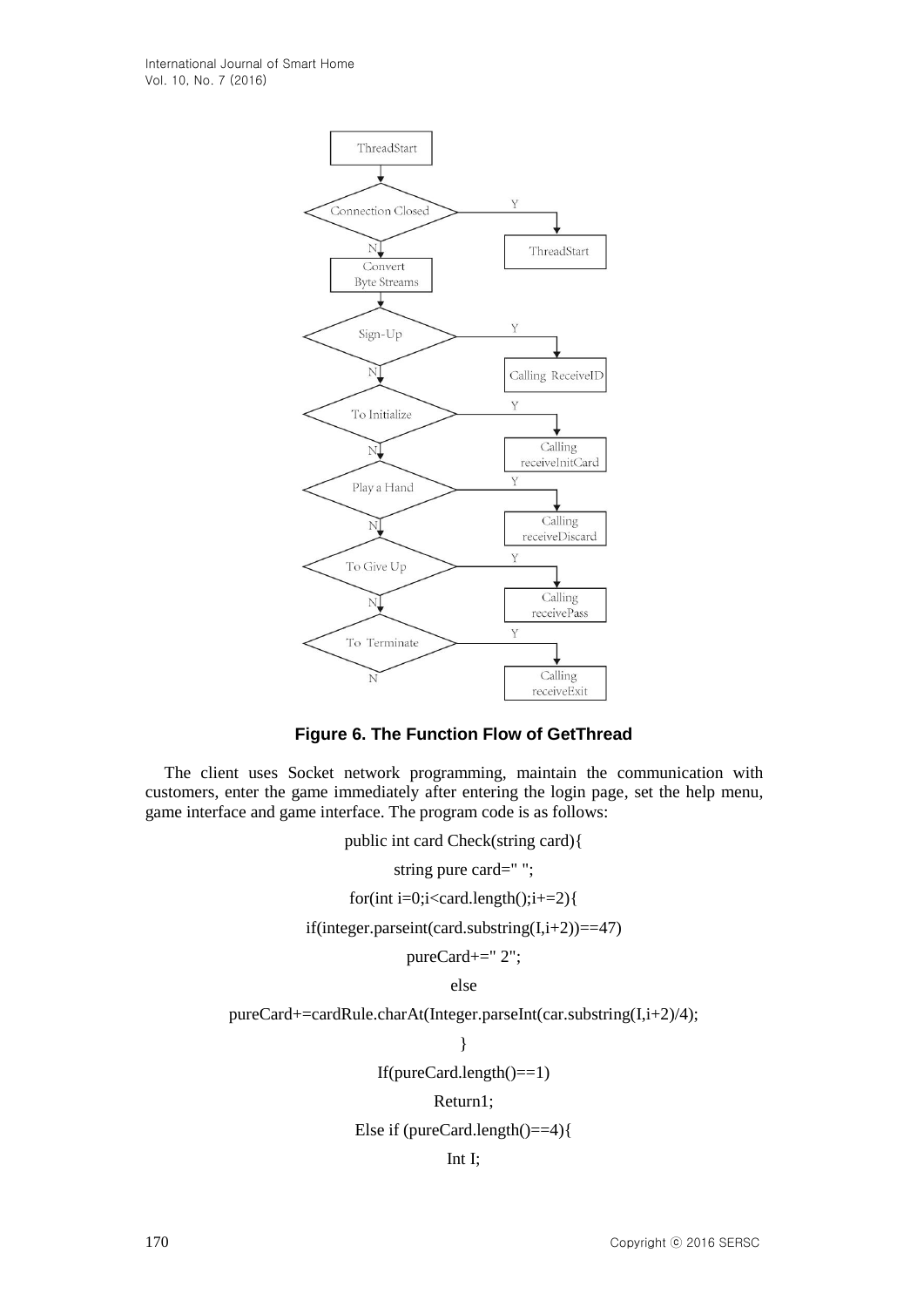# $For (i=0:i<3:i++)$ { If(pureCard.charAt(i)!= pureCard.charAt(i+1)) Break; } If( $i == 3$ ) Return4; } Else if (pureCard.length()==5){ If(pureCard.charAt(1)== pureCard.charAt(1)&& pureCard.charAt(3)== pureCard.charAt(4)&& pureCard.charAt(2)== pureCard.charAt(1)  $||pureCard.charAt(2)==pureCard.charAt(3))$ Return5; } If(ropeRule.indexOf(pureCard)!=-1&& pureCard.length()>=5) Renturn6: Else if(pureCard.length $($ )%2==()){ Int I; String subCard=" " For( $i=($ ); $i$  < pureCard.length(); $i+2$ } If(pureCard.charAt(i)!= pureCard.charAt(i+1)) Break;  $subCard+= pureCard.charAt(i);$

}

If(i== pureCard.length()&&pureCardRule.indexOf(pureCard)!=-1)

Renturn 2;

}

If(pureCard.length()%3==0){

#### Int I;

String subCard=" ";

For( $i=0$ ; $i$ < pureCard.length(); $i+1=3$ }{

If(pureCard.charAt(i)!= pureCard.charAt(i+1)  $\|$  pureCard.charAt(i)!=  $pureCard.charAt(i+2)//pureCard.charAt(i)! = pureCard.charAt(i+2))$ 

Break;

 $subCard+= pureCard.charAt(i);$ 

}

If(i== pureCard.length()&&CardRule.indexOf(subCard)!=-1)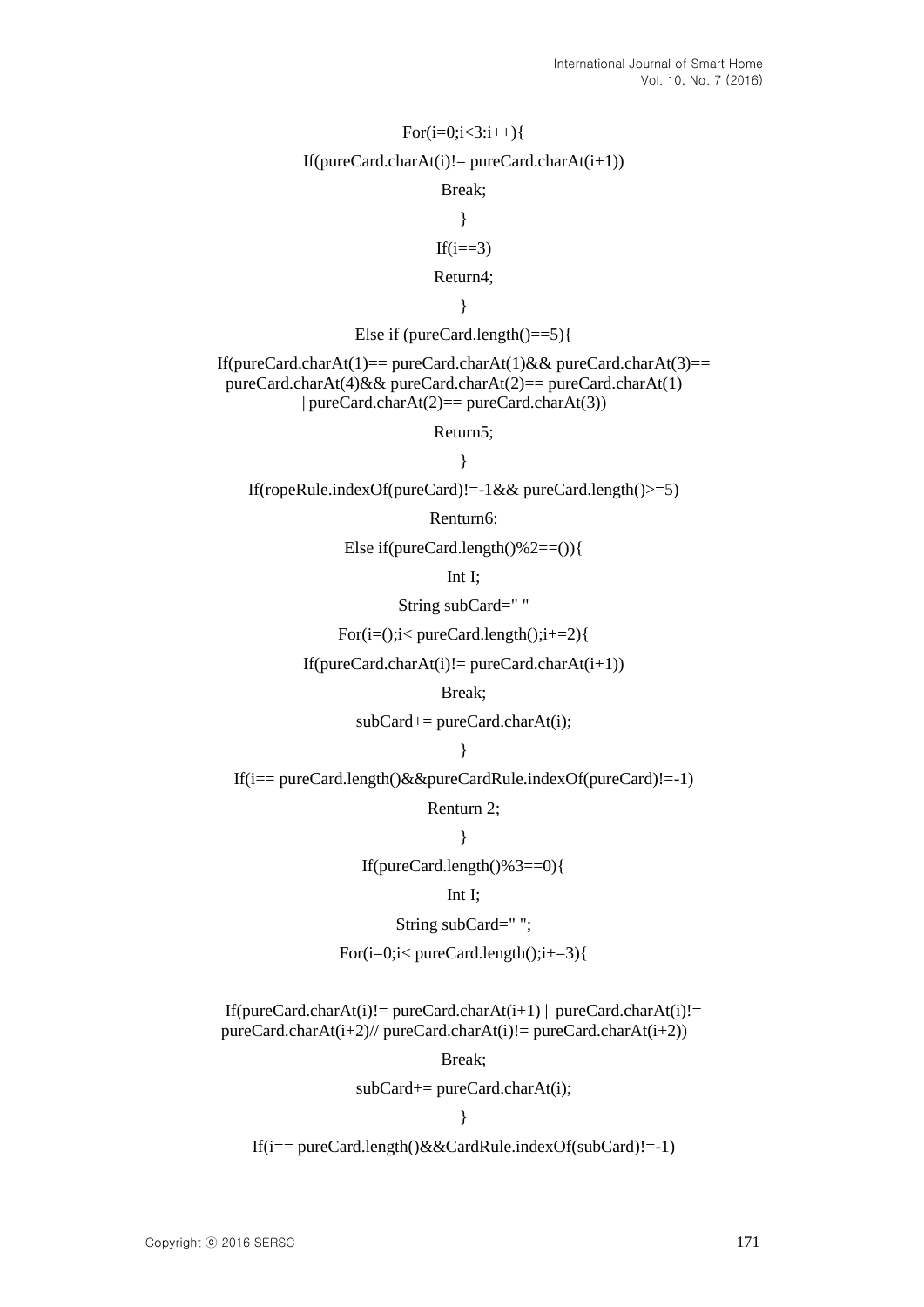Renturn 3; } Return -1; }

# **2.3. Game Server Design**

**2.3.1. Database Design:** The user to enter the account password and personal information to register, enter account and password to log in and view the game information. Database stores user's information in a database table. [4] Database server will store all interactive information in the data table. Structure of user's table is as Tab.1.

| Table 1. USERS_TABLE Table Structure |              |        |                                                          |  |
|--------------------------------------|--------------|--------|----------------------------------------------------------|--|
| Field                                | Type         | Length | Explanation                                              |  |
| ID<br>PASSWORD                       | char<br>char | 8      | UserID<br>User Login Password                            |  |
| <b>USERINFO</b>                      | char         | 128    | The User's Personal Information<br>According to the Game |  |
| <b>GAMEINFO</b>                      | uint         |        | Record the User's Game Scores                            |  |

# **Table 1. Users\_Table Structure**

**2.3.2. Business Logic Design:**A model function needs to complete the corresponding business logic process, including:Users use mobile game related page, fill out the registration information to complete the registration process.The game users enter the system, browse the user's information, or edit user information.The users access to the related database tables in a database, and update game user s' information.

**2.3.3. Access Data Base:** After user information results is saved into the database, system operates database by Utility Class. It are respectively dbutil and userbean. Dbutil establish a database connection, offer connect to db $\langle$ ), in order to create a connection to database, return the connection of the return value. Userbean is on behalf of the user entity, including ID,PASSWORD,USERINFO and GAMEINFO.

# **Table 2. Pokerserver Application user Interface and its Functions**

| Table 2. PokerServer Application User Interface and Its Functions |                          |         |                                             |  |  |
|-------------------------------------------------------------------|--------------------------|---------|---------------------------------------------|--|--|
| Interface                                                         | Field                    | Type    | Explanation                                 |  |  |
| Welcome (index.jsp)                                               | Null                     | Null    | Provide login link<br>to the welcome screen |  |  |
| Log In (enter.jsp)                                                | userID.password          | Strings | Editable                                    |  |  |
| Register (login.jsp)                                              | userID.password.userinfo | Strings | Editable                                    |  |  |
| Display Data (display.jsp)                                        | userID.password.gameinfo | Strings | Read-Only                                   |  |  |
| Query Data (search.jsp)                                           | userID.gameinfo          | Strings | Editable                                    |  |  |
| Main Menu Interface<br>$($ enter.jsp $)$                          | Null                     | Nul     | Provide all<br>operational menu             |  |  |
| Registration ConFirmation Null<br>(confirm.jsp)                   |                          | Null    | Inform the user data<br>added successfully  |  |  |

**2.3.4. User Interface:** Design concept of interactive interface realizes interactive functions with page mode.[5] Interactive interface includes user interaction function, user perform interactive information and the relationship of the user interface.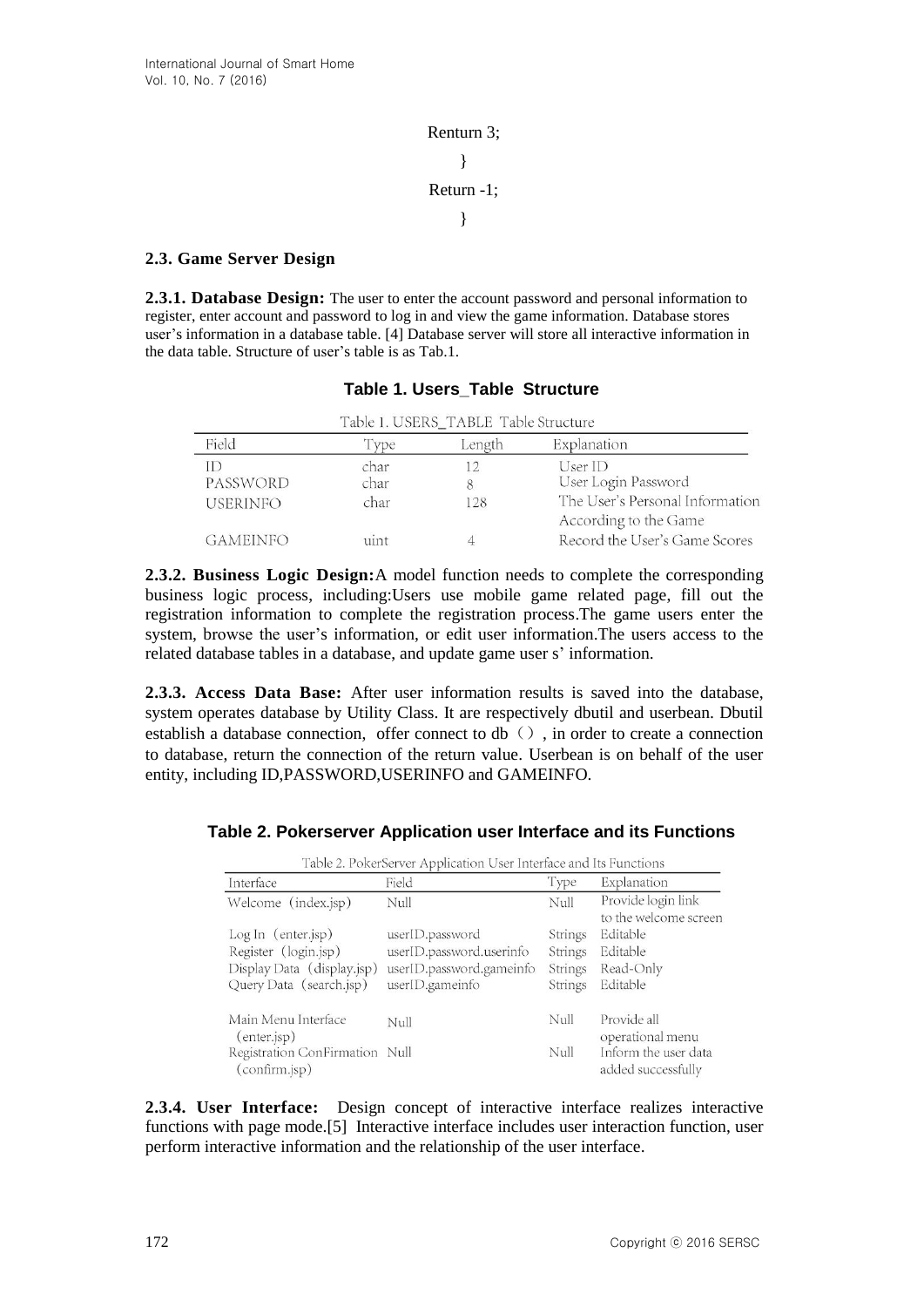

**Figure 7. Card validity Test Flow**

# **3. Conclusion**

Online mobile game design and development is a comprehensive industry including program design, planning and art design. On the basis of a mobile network game case, this paper studied respectively from the user's client and game server focuses on two aspects of design, analyzed about the use of the five main Java class.

# **Acknowledgements**

This research supported by Arts Planning project of Heilongjiang Province (Project No.2015D081).The author is director of Institute of Arts and Technology,Harbin University of Science and Technology,research in the field cross of Arts, Technology and Social sciences.

# **References**

- [1] SUN Ji-yu and YANG Ming-ji, The Realization of Image Capturing and Browsing System Based on J2ME Platform, J.JOURNAL OF HARBIN UNIVERSITY OF SCIENCE&TECHNOLOGY 4,14**(2009)**
- [2] Y.B.Luo, D.F.Chen. An Internet-enabled Image and Model Based Virtual Machining System. J. International Journal of Production Research,10, 40**(2002)**
- [3] ZOU Jie. Application of Open Source Technology in Japanese Translation System Design Based on Web2.0.J.International Journal of u- and e- service, Science and Technology. 6,8**(2015)** ,pp169-176
- [4] GAO Lei and YANG Ming-ji, Research on Mobile Stream Media Value-added Service Based on Java, J. JOURNAL HARBIN UNIV.SCI&TECH. 6,10**(2005)**
- [5] .F.Kurose, K.W.Rose. Computer Networking Top-Down Approach Festuring the Internet, Third Edition. Addison-Wesley. **(2005)**